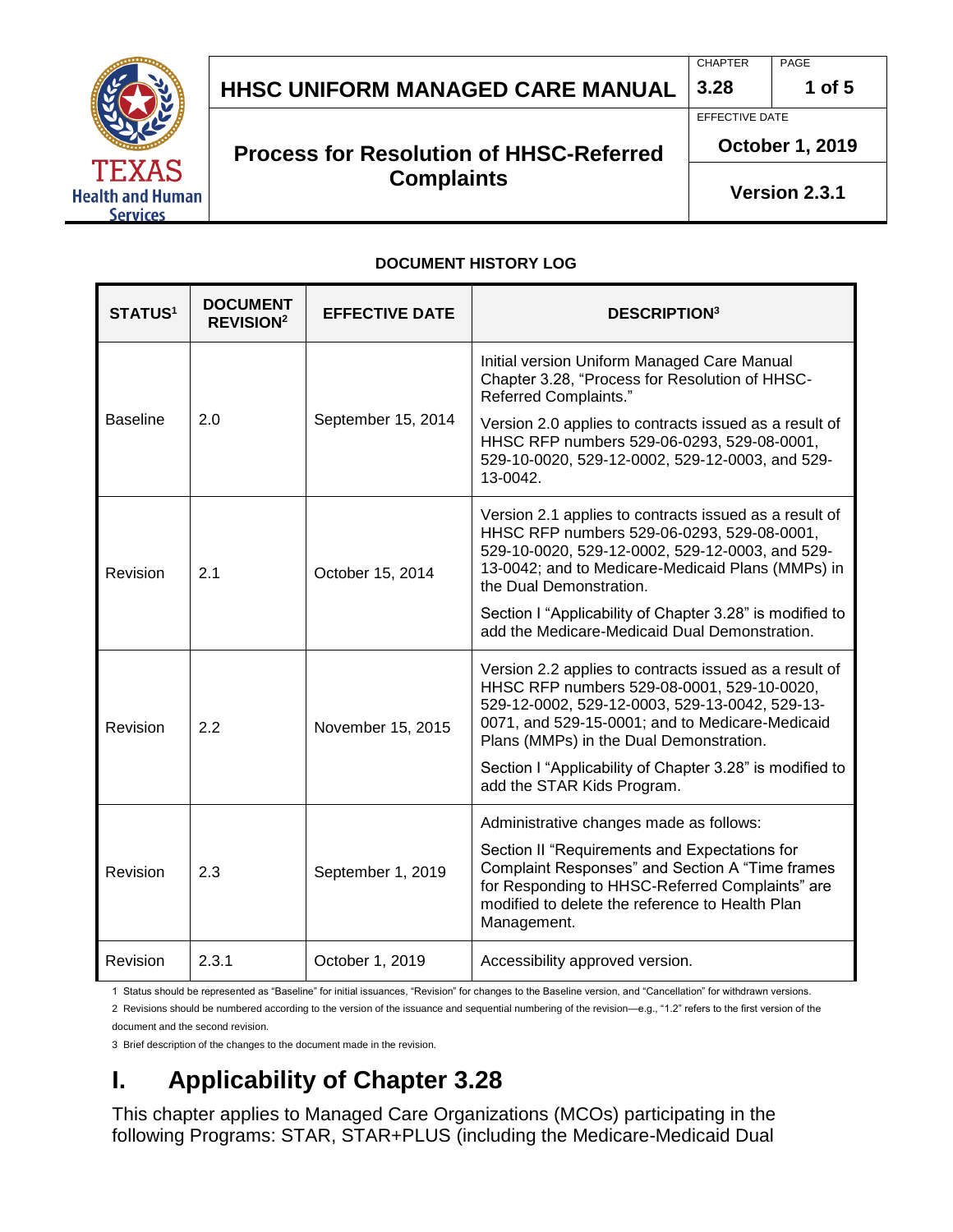**HHSC Uniform Managed Care MANUAL HHSC UNIFORM MANAGED CARE MANUAL 3.28 2 of 5**

# CHAPTER PAGE

EFFECTIVE DATE



### **Process for Resolution of HHSC-Referred Complaints**

**October 1, 2019**

**Version 2.3.1**

Demonstration), CHIP, STAR Kids, STAR Health, or Children's Medicaid or CHIP Dental Services. The term "MCO" includes health maintenance organizations (HMOs), exclusive provider organizations (EPOs), insurers, Medicare-Medicaid Plans (MMPs), and any other entities licensed or approved by the Texas Department of Insurance.

The requirements in this chapter apply to all Programs, except where noted.

# **II. Requirements and Expectations for Complaint Responses**

This chapter establishes the timelines and requirements for handling Member, provider, Legislative, and other Complaints received by HHSC that are referred to the MCO.

Please also see the applicable contract section on Member Complaint and Appeal Process.

#### **A. Time frames for Responding to HHSC-Referred Complaints**

Upon receiving a referred Complaint, the MCO must provide a response to HHSC within the following time frames.

| Type of Complaint <sup>1</sup>                                                                                                                                                                                                                             | <b>Maximum Response</b><br><b>Time Allowed</b> |
|------------------------------------------------------------------------------------------------------------------------------------------------------------------------------------------------------------------------------------------------------------|------------------------------------------------|
| Legislative or Access to Care Issue<br>Any Complaint initiated by a legislative office or any Complaint that affects a<br>Member's immediate care or could potentially cause Member harm (e.g.,<br>POS prescription issues, reduction in attendant hours). | Within 1 Business Day                          |
| <b>HHSC-Expedited Issue</b><br>Complaint initiated by HHSC or CMS that must be expedited (such as a<br>request from HHSC's executive management or External Relations Division).                                                                           | Within 1-5 Business<br>Days <sup>2</sup>       |
| <b>Routine Issue</b><br>Any Complaint that is not designated as Legislative or Access to Care Issue<br>or an HHSC-Expedited Issue (e.g., appeal issues, delays in claims handling<br>after services have been rendered).                                   | Within 10 Business Days                        |
| Large Volume Complaint<br>Any Routine Complaint that includes a large volume of paperwork (e.g.,<br>denied and appealed Provider claims) and requires extra time to review.                                                                                | <b>Within 14 Business Days</b>                 |

 $\overline{a}$ 1 HHSC will generally identify the type of complaint when it refers the Complaint to the MCO. However, if the MCO needs clarification, the MCO should contact HHSC staff immediately upon receipt of the complaint.

<sup>2</sup> For an HHSC-Expedited Issue, HHSC will determine the appropriate time frame for a response between one and five business days and tell the MCO in the chosen communication method.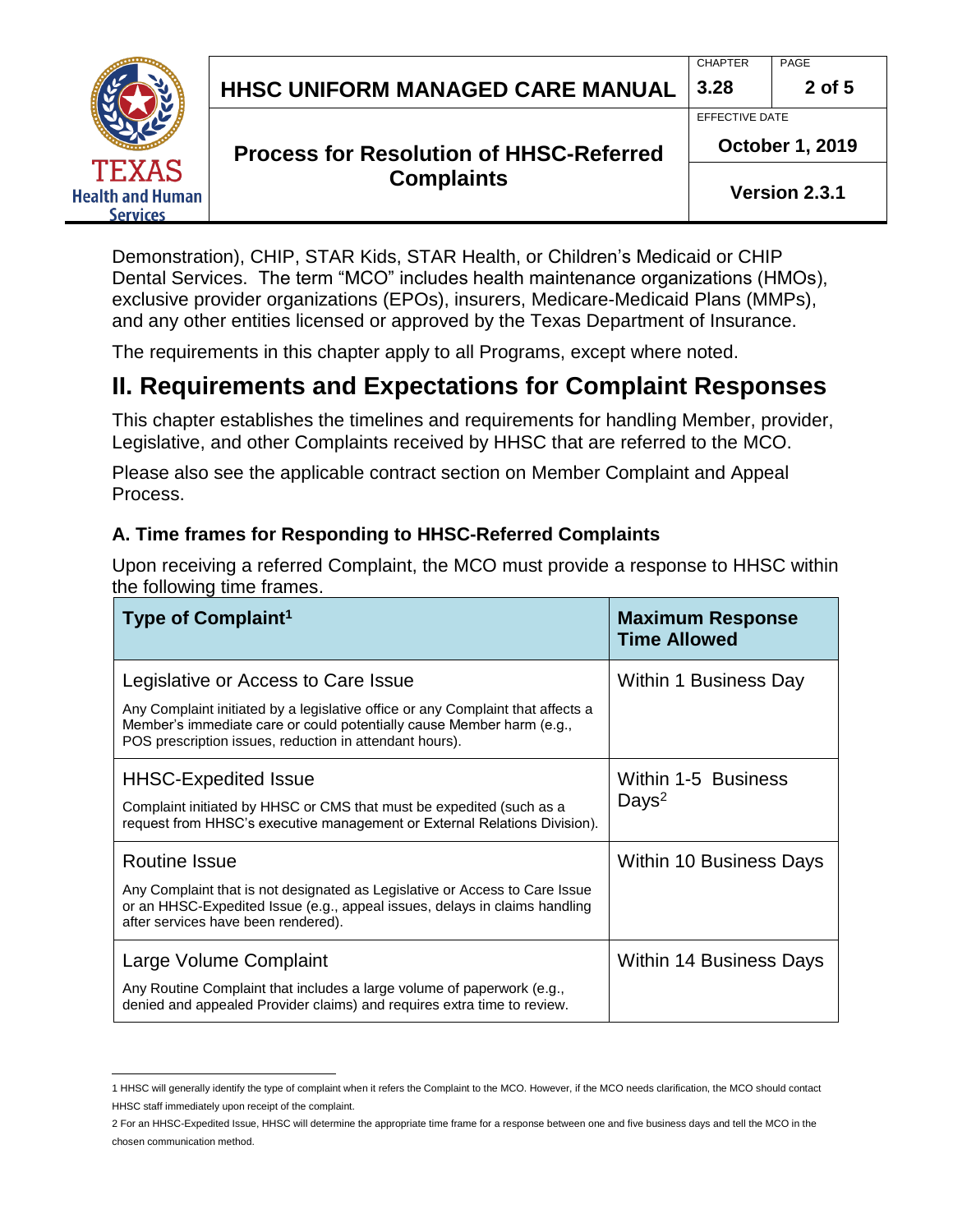**HHSC Uniform Managed Care MANUAL HHSC UNIFORM MANAGED CARE MANUAL 3.28 3 of 5**

# CHAPTER PAGE



#### **Process for Resolution of HHSC-Referred Complaints**

EFFECTIVE DATE

**October 1, 2019**

**Version 2.3.1**

Immediately upon receipt of the referred Complaint, the MCO must provide confirmation of receipt to HHSC. Further, on or before the response due date, the MCO must provide a response to HHSC indicating how the MCO resolved the Complaint. If a Complaint cannot be completely resolved by the due date, the MCO must provide an initial response that includes a plan of action for resolution with time frames by which the Complaint will be resolved. Once the Complaint is resolved, the MCO should provide a final response describing the resolution.

If the MCO cannot provide even an initial response by the deadline because it needs to gather more information, the MCO is responsible for asking HHSC for an extension by fax or e-mail with a specific requested due date.

- MCO must provide a valid reason for the extension request **prior to the due date**.
- HHSC will review and grant an extension, as it determines reasonable and appropriate.
- HHSC reserves the right to set or modify the timeline for responses, on a caseby-case basis.

#### **B. General Requirements for All HHSC-Referred Complaint Responses**

When providing either an initial or final response to HHSC, the MCO must:

- Restate and address all issues identified in HHSC's notification, and any other pertinent issues in the response letter.
- Include details of any communications with the complainant in chronological order, including date of calls, name, title, and phone number of MCO representative (Service Coordinator, Member Advocate, etc.) working on the case, and details of conversations. The MCO may provide HHSC with the phone number to the MCO's complaint unit rather than a direct line to the MCO representative handling the Complaint.
- If resolved, describe how the MCO resolved the Complaint and the date it was resolved. The MCO should provide a detailed explanation of how the MCO intends to prevent repeated occurrences, if requested by HHSC. If the Complaint is not completely resolved, provide an initial plan of action to resolve the Complaint and include the expected resolution date.
- Include, in both Member and provider inquiry responses, whether the issue being researched is a global issue that affects multiple Members or providers. If the issue impacts multiple Members or providers, include the number of Members or providers affected; a timeline for resolving the issue; and the steps the MCO will take to ensure that the issue will not occur again.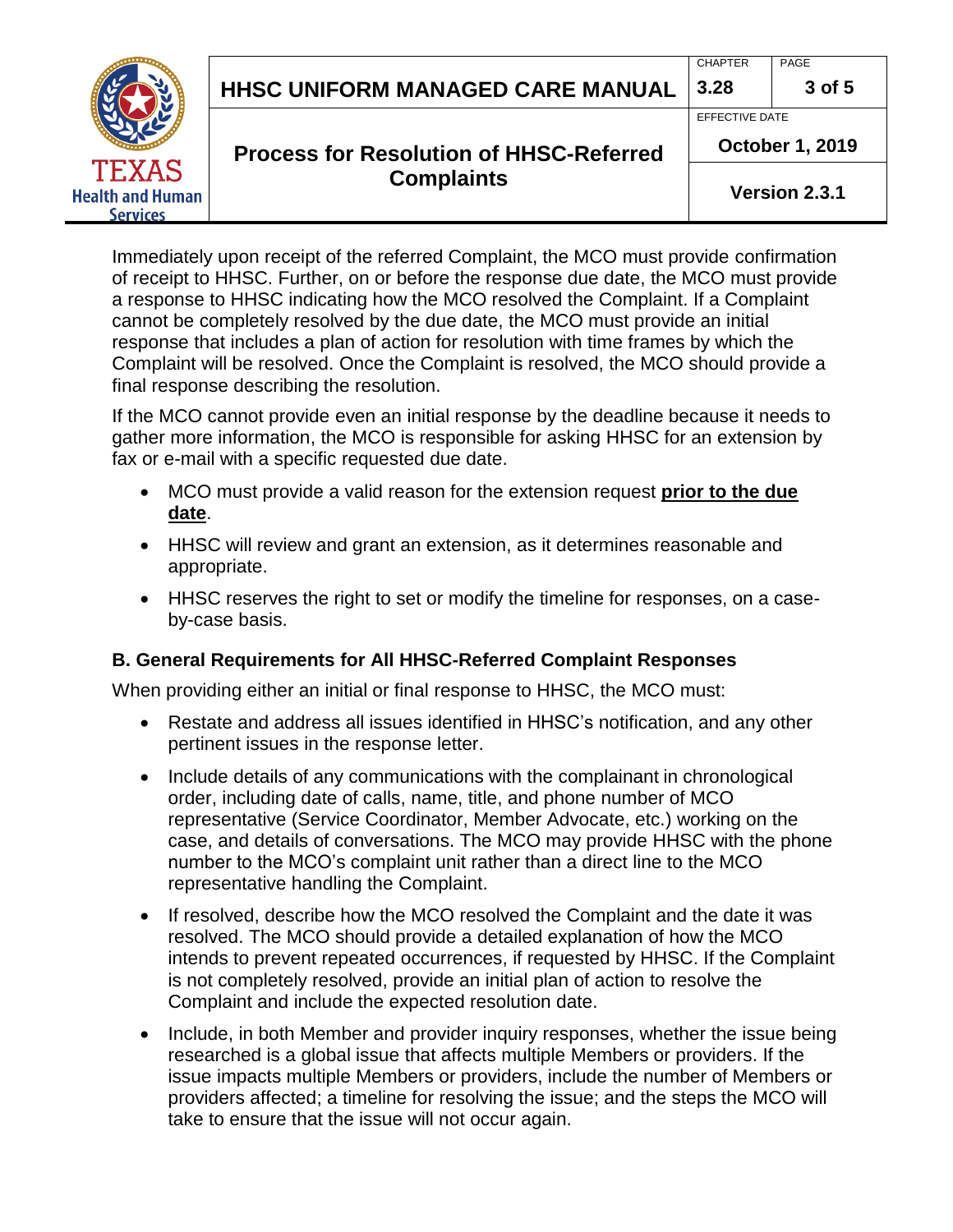**HHSC Uniform Managed Care MANUAL HHSC UNIFORM MANAGED CARE MANUAL 3.28 4 of 5**

# CHAPTER PAGE



### **Process for Resolution of HHSC-Referred Complaints**

EFFECTIVE DATE

**October 1, 2019**

**Version 2.3.1**

- The MCO must deliver the initial and final response to HHSC in appropriate business letter format by fax or secure e-mail.
- If the response necessitates that the MCO include a list of providers, it must include, as applicable, the name and DBA of each provider or provider agency, National Provider Identifier (NPI), Texas Provider Identifier (TPI), Atypical Provider Identification (API), and contact information.

#### **C. Specific Requirements for Responses to HHSC-Referred Member Complaints**

- Unless otherwise directed, upon receipt of the HHSC-referred Complaint, the MCO must contact the Member to discuss the case and ensure the Complaint is resolved. Additionally, once a resolution is determined, the MCO should notify the Member.
- If the MCO cannot reach the Member before the assigned due date, the MCO should request an extension from HHSC.
- For Members that the MCO is not able to locate even after an extension is granted, the MCO must prepare a response to HHSC that demonstrates it:
	- o Attempted to contact the Member on at least three different times on three different days.
	- o Sent an "unable to contact/locate" letter. The MCO must include a copy of the letter, the date it was sent, and the HHSC case ID number.
- Member Initiated Disenrollment Requests
	- o The MCO should treat disenrollment requests as an opportunity to retain the Member. The MCO should make a reasonable effort to work with the Member toward a suitable resolution of his or her Complaints. However, if suitable resolution cannot be reached, the MCO must refer the Member to the HHSC Administrative Services Contractor in accordance with Attachment A of the Contract.
	- o Attachment A of the Contract, including

#### **D. Specific Requirements for Responses to HHSC-Referred Provider Complaints**

- Responses regarding claim payment issues should reflect that the MCO used due diligence to resolve the issue with the provider, and that the MCO provided complete and thorough information to the provider to prevent repeated denials.
- For Complaints involving payment issues, the MCO must provide: service date, the claim number(s), check number, check date (or electronic fund transfer information), interest amount paid (if applicable), and spreadsheet with full claims